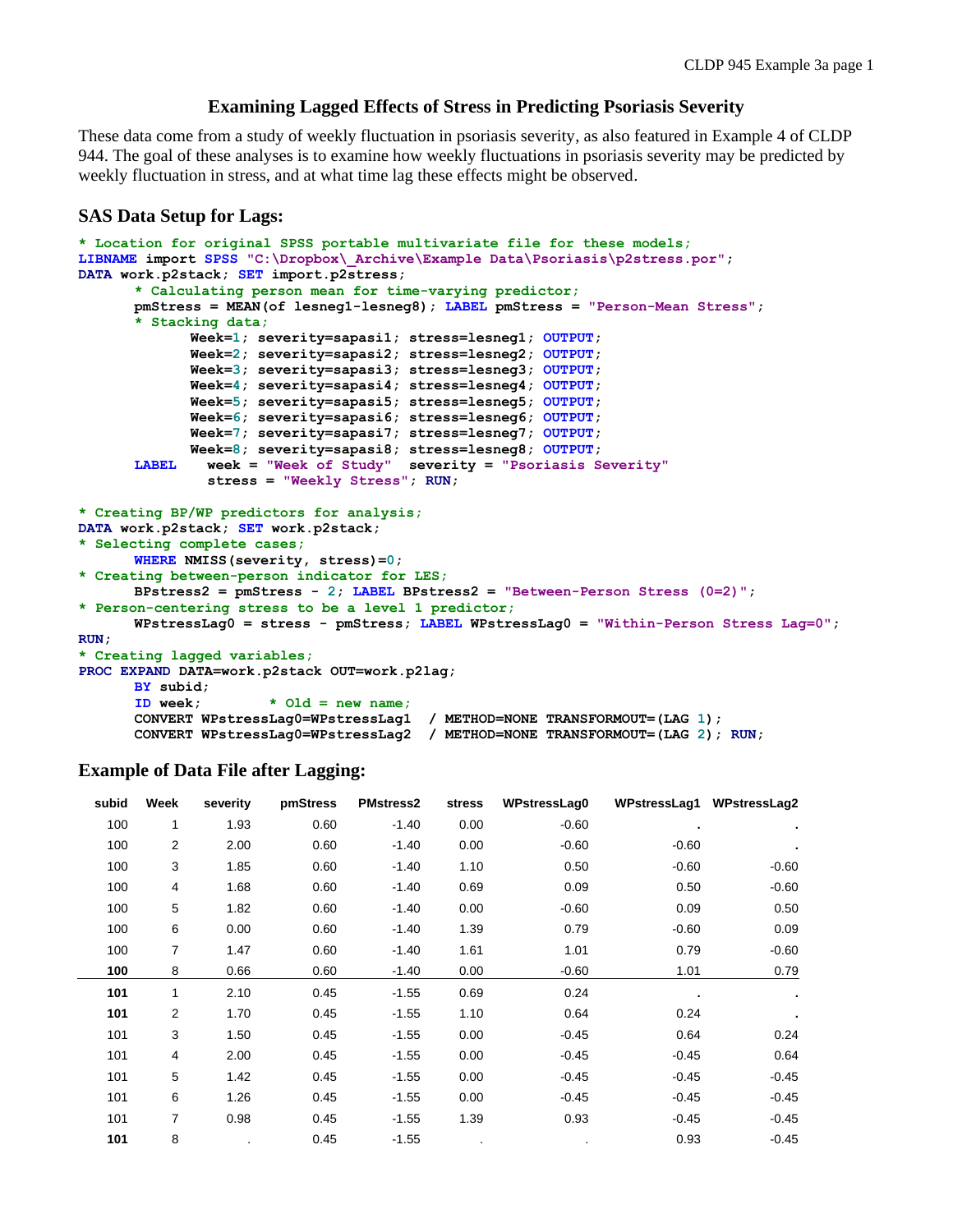## **1a) Empty Means, Random Intercept Model for Severity (DV)**

| TITLE 'Empty Means, Random Intercept Model for Severity Outcome';<br>PROC MIXED DATA=work.p21ag COVTEST NOCLPRINT NAMELEN=100 METHOD=REML;<br>CLASS subid week;<br>MODEL severity = $/$ SOLUTION DDFM=Satterthwaite;<br>Level 1: Severity <sub>ti</sub> = $\beta_{0i}$ + $e_i$<br>RANDOM INTERCEPT / VCORR TYPE=UN SUBJECT=subid;<br>$\beta_{0i} = \gamma_{00} + U_{0i}$<br>Level 2:<br>REPEATED week / TYPE=VC SUBJECT=subid; RUN; |         |                          |          |             |         |                                 |  |  |  |  |
|-------------------------------------------------------------------------------------------------------------------------------------------------------------------------------------------------------------------------------------------------------------------------------------------------------------------------------------------------------------------------------------------------------------------------------------|---------|--------------------------|----------|-------------|---------|---------------------------------|--|--|--|--|
| Covariance Parameter Estimates                                                                                                                                                                                                                                                                                                                                                                                                      |         |                          |          |             |         |                                 |  |  |  |  |
|                                                                                                                                                                                                                                                                                                                                                                                                                                     |         |                          | Standard | Z           |         | <b>ICC</b> for Severity:        |  |  |  |  |
| Cov Parm                                                                                                                                                                                                                                                                                                                                                                                                                            | Subject | Estimate                 |          | Error Value | Pr Z    | $.6667 / (.6667 + .1318) = .83$ |  |  |  |  |
| UN(1,1)                                                                                                                                                                                                                                                                                                                                                                                                                             | SUBID   | 0.6667   0.08782    7.59 |          |             | < 0.001 |                                 |  |  |  |  |
| week                                                                                                                                                                                                                                                                                                                                                                                                                                | SUBID   |                          |          |             | < 0.001 | Houston, we may have a problem  |  |  |  |  |
| 1b) Empty Model for Stress (Time-Varying Predictor)                                                                                                                                                                                                                                                                                                                                                                                 |         |                          |          |             |         |                                 |  |  |  |  |
| TITLE 'Empty Means, Random Intercept Model for Stress TV Predictor';<br>PROC MIXED DATA= work.p21ag COVTEST NOCLPRINT NAMELEN=100 METHOD=REML;<br>CLASS subid week;<br>Level 1: $\text{Stress}_{\text{ti}} = \beta_{0i} + e_i$<br>MODEL stress = $/$ SOLUTION DDFM=Satterthwaite;                                                                                                                                                   |         |                          |          |             |         |                                 |  |  |  |  |
| RANDOM INTERCEPT / VCORR TYPE=UN SUBJECT=subid;<br>Level 2: $\beta_{0i} = \gamma_{00} + U_{0i}$<br>REPEATED week / TYPE=VC SUBJECT=subid; RUN;<br>Covariance Parameter Estimates                                                                                                                                                                                                                                                    |         |                          |          |             |         |                                 |  |  |  |  |
| $C + \alpha$                                                                                                                                                                                                                                                                                                                                                                                                                        |         |                          |          |             |         |                                 |  |  |  |  |

|          |         |          | Standard |       |         |                                  |
|----------|---------|----------|----------|-------|---------|----------------------------------|
| Cov Parm | Subject | Estimate | Error    | Value | Pr Z    | <b>ICC</b> for Stress:           |
| UN(1,1)  | SUBID   | 0.3562   | 0.05102  | 6.98  | < 0.001 | $.3562 / (.3562 + .2519) = .56$  |
| week     | SUBID   | 0.2519   | 0.01298  | 19.41 | < .0001 | At least stress is time-varying! |
|          |         |          |          |       |         |                                  |

Our best-fitting unconditional model for time (as found in Example 4 of CLDP 944) included a random intercept variance in the **G** matrix and a lag-3 correlation with heterogeneous residual variances in the **R** matrix. We now add fixed effects of predictors to that model.

|                     | 2) Predicting Severity from     |                                                                                                                                                             |     |                                                                        |                                                                                             |                              |  |  |
|---------------------|---------------------------------|-------------------------------------------------------------------------------------------------------------------------------------------------------------|-----|------------------------------------------------------------------------|---------------------------------------------------------------------------------------------|------------------------------|--|--|
|                     |                                 |                                                                                                                                                             |     |                                                                        | Level 1: Severity <sub>ti</sub> = $\beta_{0i}$ + $e_{ti}$                                   |                              |  |  |
|                     |                                 | <b>Between-Person Effect of Stress</b><br><b>TITLE "SAS: BP Effect of Stress":</b>                                                                          |     |                                                                        | Level 2: $\beta_{0i} = \gamma_{00} + \gamma_{01} (\overline{\text{Stress}}_i - 2) + U_{0i}$ |                              |  |  |
|                     | CLASS subid week;               | MODEL severity = PMstress2 / SOLUTION DDFM=Satterthwaite;<br>RANDOM INTERCEPT / TYPE=UN SUBJECT=subid;<br>REPEATED week / TYPE=TOEPH(4) SUBJECT=subid; RUN; |     | PROC MIXED DATA= work.p21ag COVTEST NOCLPRINT NAMELEN=100 METHOD=REML; |                                                                                             |                              |  |  |
|                     | Dimensions                      |                                                                                                                                                             |     |                                                                        |                                                                                             |                              |  |  |
| Subjects            |                                 | 124                                                                                                                                                         |     |                                                                        |                                                                                             |                              |  |  |
| Max Obs Per Subject |                                 | 8                                                                                                                                                           |     |                                                                        |                                                                                             |                              |  |  |
|                     | Number of Observations          |                                                                                                                                                             |     |                                                                        |                                                                                             |                              |  |  |
|                     | Number of Observations Read     |                                                                                                                                                             | 880 |                                                                        |                                                                                             |                              |  |  |
|                     | Number of Observations Used     |                                                                                                                                                             | 880 |                                                                        |                                                                                             |                              |  |  |
|                     | Number of Observations Not Used |                                                                                                                                                             | 0   |                                                                        |                                                                                             | Interpret each fixed effect: |  |  |
|                     |                                 | Solution for Fixed Effects                                                                                                                                  |     |                                                                        |                                                                                             |                              |  |  |
|                     |                                 | Standard                                                                                                                                                    |     |                                                                        |                                                                                             |                              |  |  |
| Effect              | Estimate                        | Error DF                                                                                                                                                    |     | t Value                                                                | Pr >  t                                                                                     |                              |  |  |
| Intercept           |                                 | 1.9464   0.1272   123                                                                                                                                       |     | 15.31                                                                  | < 0.0001                                                                                    |                              |  |  |
| PMstress2           | 0.4572                          | 0.1097                                                                                                                                                      | 123 | 4.17                                                                   | < 0.001                                                                                     |                              |  |  |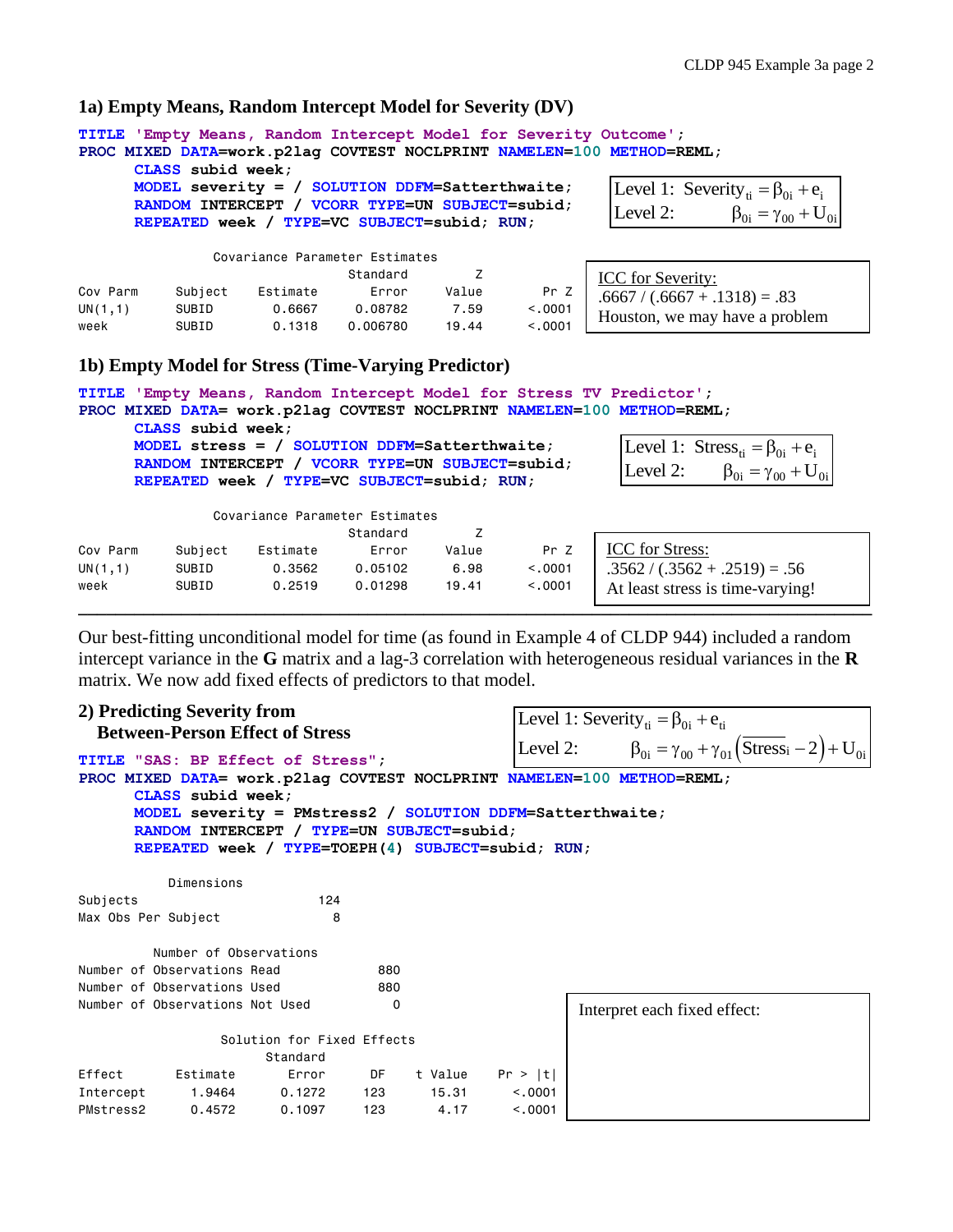**3a) Predicting Severity from Between- and Within-Person (Simultaneous) Effects of Stress**

| Level 1: Severity <sub>ti</sub> = $\beta_{0i}$ + $\beta_{1i}$ (Lag0Stress <sub>ti</sub> – Stress <sub>i</sub> ) + $e_{ti}$                                                                                                                                                                                                |                        |                                        |          |                                       |         |                                                |  |  |  |  |
|---------------------------------------------------------------------------------------------------------------------------------------------------------------------------------------------------------------------------------------------------------------------------------------------------------------------------|------------------------|----------------------------------------|----------|---------------------------------------|---------|------------------------------------------------|--|--|--|--|
| Level 2: Intercept: $\beta_{0i} = \gamma_{00} + \gamma_{01} (\overline{Stress}_i - 2) + U_{0i}$                                                                                                                                                                                                                           |                        |                                        |          |                                       |         |                                                |  |  |  |  |
| Lag-0 WP Stress: $\beta_{1i} = \gamma_{10}$                                                                                                                                                                                                                                                                               |                        |                                        |          |                                       |         |                                                |  |  |  |  |
| TITLE "Add WP Effect of Stress at 0-Week Laq";<br>PROC MIXED DATA= work.p21aq COVTEST NOCLPRINT NAMELEN=100 METHOD=REML;<br>CLASS subid week:<br>MODEL severity = PMstress2 WPstressLag0 / SOLUTION DDFM=Satterthwaite;<br>RANDOM INTERCEPT / TYPE=UN SUBJECT=subid;<br>REPEATED week / TYPE=TOEPH(4) SUBJECT=subid; RUN; |                        |                                        |          |                                       |         |                                                |  |  |  |  |
|                                                                                                                                                                                                                                                                                                                           | Dimensions             |                                        |          |                                       |         |                                                |  |  |  |  |
| Subjects<br>Max Obs Per Subject                                                                                                                                                                                                                                                                                           |                        | 124<br>8                               |          |                                       |         | Note: 8 observations per person are used here. |  |  |  |  |
|                                                                                                                                                                                                                                                                                                                           | Number of Observations |                                        |          |                                       |         |                                                |  |  |  |  |
| Number of Observations Used                                                                                                                                                                                                                                                                                               |                        |                                        | 880      |                                       |         |                                                |  |  |  |  |
| Number of Observations Not Used                                                                                                                                                                                                                                                                                           |                        |                                        | $\Omega$ |                                       |         |                                                |  |  |  |  |
|                                                                                                                                                                                                                                                                                                                           |                        | Solution for Fixed Effects<br>Standard |          | Interpret the effect of WPstressLag0: |         |                                                |  |  |  |  |
| Effect                                                                                                                                                                                                                                                                                                                    | Estimate               | Error                                  | DF       | t Value                               | Pr >  t |                                                |  |  |  |  |
| Intercept                                                                                                                                                                                                                                                                                                                 | 1,9463                 | 0.1272                                 | 123      | 15.30                                 | < 0.001 |                                                |  |  |  |  |
| PMstress2                                                                                                                                                                                                                                                                                                                 | 0.4572                 | 0.1097                                 | 123      | 4.17                                  | < 0.001 |                                                |  |  |  |  |
| WPstressLag0                                                                                                                                                                                                                                                                                                              | $-0.00720$             | 0.02348                                | 680      | $-0.31$                               | 0.7591  |                                                |  |  |  |  |

### **3b) Predicting Severity from Between- and Within-Person (+1-Week Lag) Effects of Stress**

**\_\_\_\_\_\_\_\_\_\_\_\_\_\_\_\_\_\_\_\_\_\_\_\_\_\_\_\_\_\_\_\_\_\_\_\_\_\_\_\_\_\_\_\_\_\_\_\_\_\_\_\_\_\_\_\_\_\_\_\_\_\_\_\_\_\_\_\_\_\_\_\_\_\_\_\_\_\_\_\_\_\_\_\_\_**

| Level 1: Severity <sub>ti</sub> = $\beta_{0i}$ + $\beta_{1i}$ (Lag0Stress <sub>ti</sub> - $\overline{Stress}_i$ ) + $\beta_{2i}$ (Lag1Stress <sub>ti</sub> - $\overline{Stress}_i$ ) + $e_{ti}$ |
|-------------------------------------------------------------------------------------------------------------------------------------------------------------------------------------------------|
| Level 2: Intercept: $\beta_{0i} = \gamma_{00} + \gamma_{01} (\overline{Stress}_i - 2) + U_{0i}$                                                                                                 |
| Lag-0 WP Stress: $\beta_{1i} = \gamma_{10}$                                                                                                                                                     |
| Lag-1 WP Stress: $\beta_{2i} = \gamma_{20}$                                                                                                                                                     |

**TITLE "Add WP Effect of Stress at 1-Week Lag"; PROC MIXED DATA= work.p2lag COVTEST NOCLPRINT NAMELEN=100 METHOD=REML; CLASS subid week; MODEL severity = PMstress2 WPstressLag0 WPstressLag1 / SOLUTION DDFM=Satterthwaite; RANDOM INTERCEPT / TYPE=UN SUBJECT=subid; REPEATED week / TYPE=TOEPH(4) SUBJECT=subid; RUN;**

| Dimensions<br>Subjects<br>Max Obs Per Subject | 122 | Note the change in number of observations used:<br>only 7 occasions per person in adding a 1-week lag<br>within-person predictor. Estimating models on |  |  |  |
|-----------------------------------------------|-----|--------------------------------------------------------------------------------------------------------------------------------------------------------|--|--|--|
| Number of Observations                        |     | different samples means we cannot compare                                                                                                              |  |  |  |
| Number of Observations Used                   | 756 | variance components (e.g., compute pseudo- $R^2$ ) or                                                                                                  |  |  |  |
| Number of Observations Not Used               | 124 | do any kind of LRT for change in model fit.                                                                                                            |  |  |  |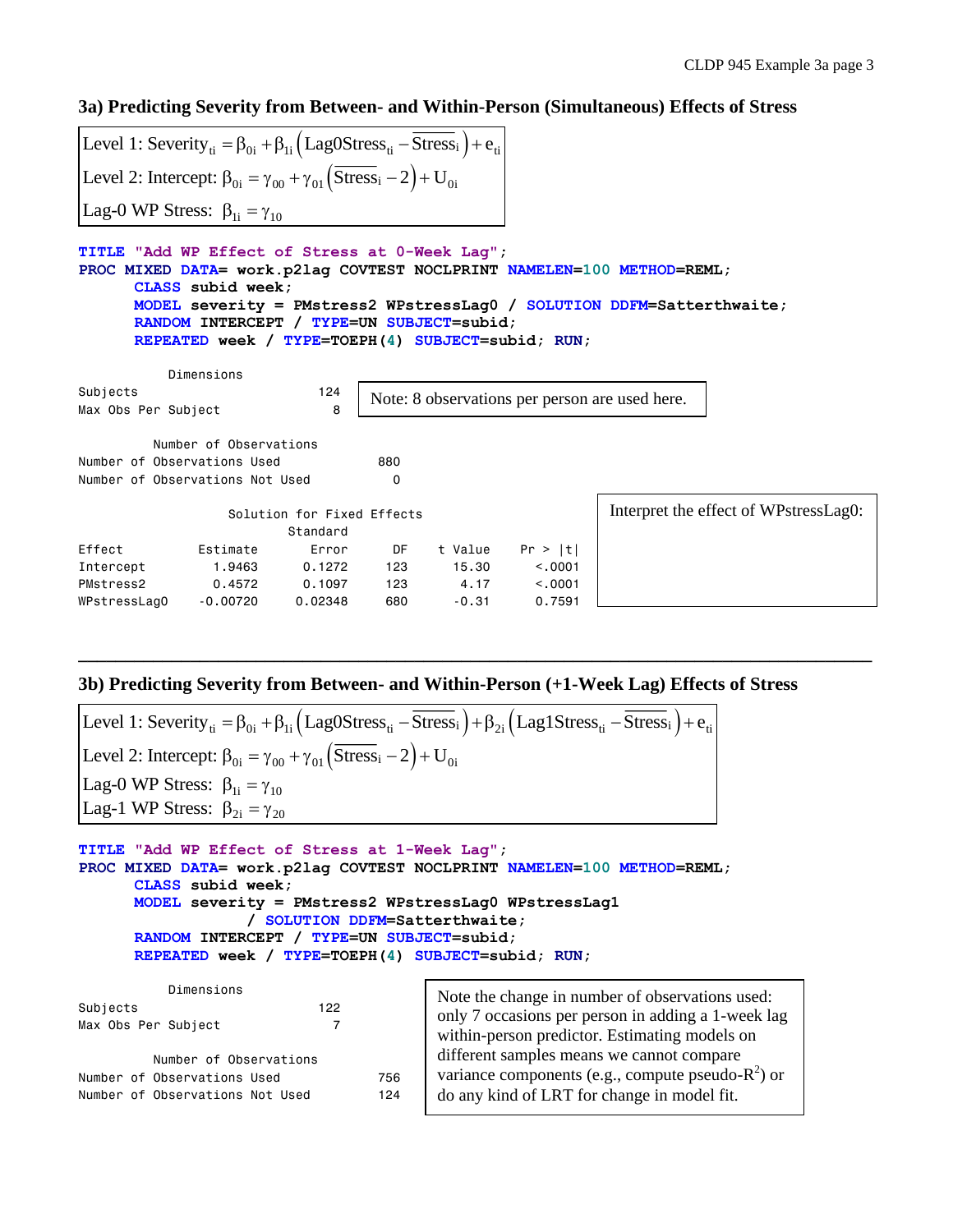|              |          | Solution for Fixed Effects<br>Standard |     |         |          | Interpret the effect of WPstressLag1: |
|--------------|----------|----------------------------------------|-----|---------|----------|---------------------------------------|
| Effect       | Estimate | Error                                  | DF  | t Value | Pr >  t  |                                       |
| Intercept    | 1,9649   | 0.1307                                 | 121 | 15.04   | < 0.0001 |                                       |
| PMstress2    | 0.4833   | 0.1132                                 | 121 | 4.27    | < 0.001  |                                       |
| WPstressLagO | 0.01976  | 0.02662                                | 557 | 0.74    | 0.4582   |                                       |
| WPstressLag1 | 0.05919  | 0.02509                                | 545 | 2.36    | 0.0187   |                                       |

Calculated predicted values in excel worksheet to plot these effects:



### **3b) Predicting Severity from Between- and Within-Person (+2-Week Lag) Effects of Stress**

**\_\_\_\_\_\_\_\_\_\_\_\_\_\_\_\_\_\_\_\_\_\_\_\_\_\_\_\_\_\_\_\_\_\_\_\_\_\_\_\_\_\_\_\_\_\_\_\_\_\_\_\_\_\_\_\_\_\_\_\_\_\_\_\_\_\_\_\_\_\_\_\_\_\_\_\_\_\_\_\_\_\_\_**

Level 1: Severity<sub>ti</sub> =  $\beta_{0i} + \beta_{1i} (\text{LagOStress}_{ti} - \overline{\text{Stress}}_i) + \beta_{2i} (\text{Lag1Stress}_{ti} - \overline{\text{Stress}}_i)$  $+ \beta_{3i} \left( \text{Lag2Stress}_{ti} - \overline{\text{Stress}}_i \right) + e_{ti}$ Level 2: Intercept:  $\beta_{0i} = \gamma_{00} + \gamma_{01} (\overline{Stress}_i - 2) + U_{0i}$ Lag-0 WP Stress:  $\beta_{1i} = \gamma_{10}$ Lag-1 WP Stress:  $\beta_{2i} = \gamma_{20}$ Lag-2 WP Stress:  $\beta_{3i} = \gamma_{30}$ 

```
TITLE "Add WP Effect of Stress at 2-Week Lag";
PROC MIXED DATA= work.p2lag COVTEST NOCLPRINT NAMELEN=100 METHOD=REML;
      CLASS subid week;
      MODEL severity = PMstress2 WPstressLag0 WPstressLag1 WPstressLag2 
                  / SOLUTION DDFM=Satterthwaite;
      RANDOM INTERCEPT / TYPE=UN SUBJECT=subid; 
      REPEATED week / TYPE=TOEPH(4) SUBJECT=subid; RUN;
```